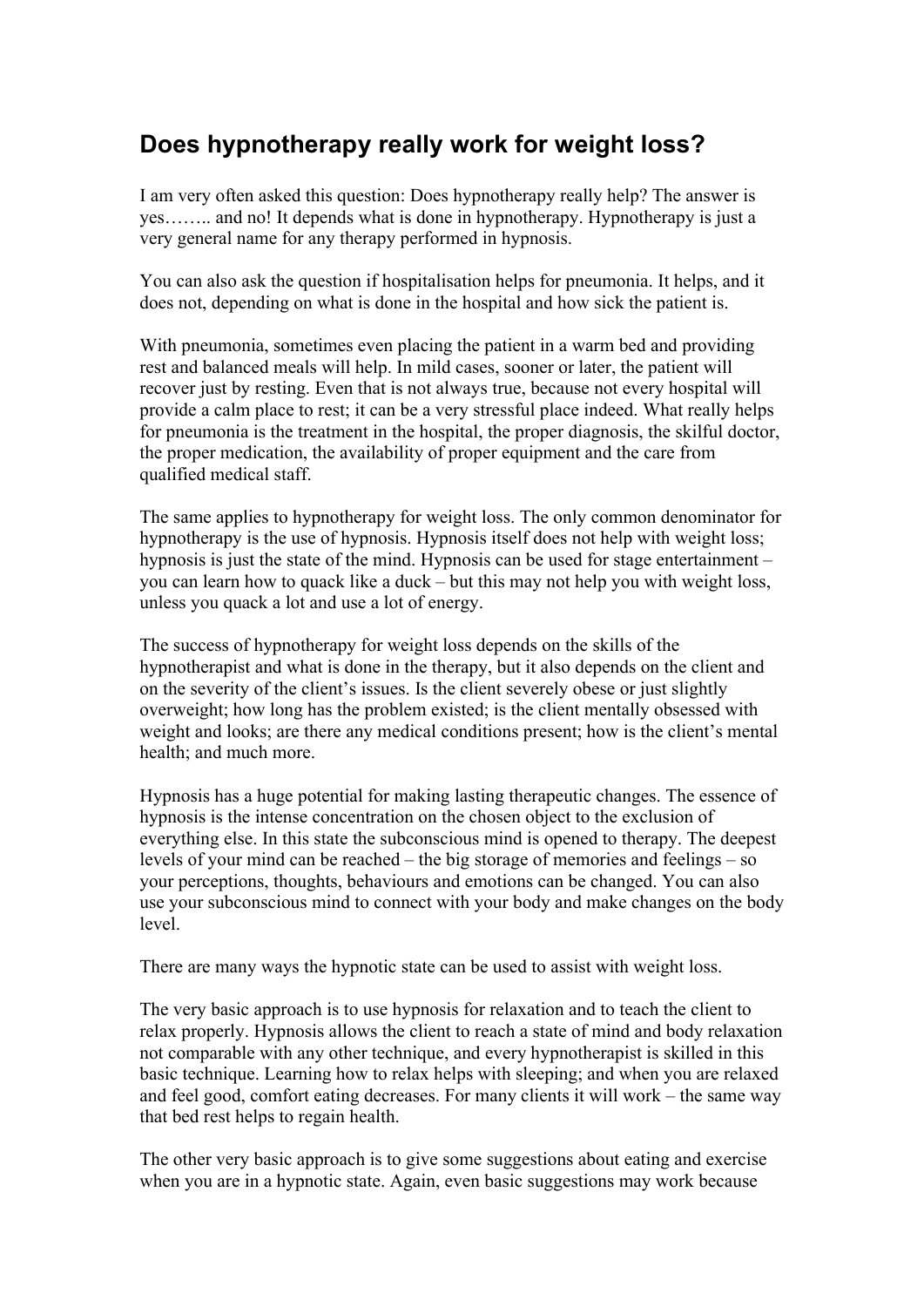your subconscious mind is opened, and if you really want to lose weight, even when the therapists say "eat less" you will be simply eating less. Most hypnotherapists do more than that: they ask you questions before the session and help you to follow the eating pattern and exercise regime which suits you best.

The more experienced hypnotherapist may restore the natural connection between the body and mind for natural eating, increasing the metabolic rate, making the client naturally crave what the body needs, feeling the body satisfaction and stopping not when full, but when the natural hunger is satisfied.

The next level is to use hypnotherapy for motivation – there are many ways it can be done in hypnosis. The hypnotherapist can take you to the future where you will be enjoying your future body, being in your new slim body, enjoying the movement, watching your reflection in the mirror. This is a very uplifting experience, allowing you to trust and believe in success. You already feel slimmer and lighter.

All the above approaches will work for many clients, and the success rate is usually high. As a clinical hypnotherapist I usually teach relaxation and help the client to reconnect with their body for natural eating, and add some motivation imaging in the first session. It is enough for about 70% of clients to start losing weight.

Some hypnotherapists use hypnosis to implement mentally some specific restrictive diets, or even the medical procedures for weight loss. One example is hypnobanding, where the hypnotherapist makes you believe that you have the physical band placed around the stomach, restricting food intake. It works in the same way that gastric banding surgery works (not very well in the long term), but at least it does not have the dangers that are associated with real surgery.

However, the weight problem is usually a mental problem, and very often the above is not enough for the lasting weight loss.

This is where hypnotherapy can really help. The overeating and obesity is usually caused by mental issues like depression, anxiety, insecurity, lack of confidence, some past trauma, worries about the future, or overwhelming emotions. Those mental reasons are sometimes the cause of obsession with body and food, emotional eating or binge eating, just to name a few.

Hypnotherapy uses a hypnotic state allowing quick realisation of the reasons for being overweight, and a way to solve them. However, this requires skill; in the same way only a specialist doctor can perform brain surgery, only a well-trained and experienced hypnotherapist can help you with deep mental issues.

How do you find a hypnotherapist that will help you lose weight?

It is important that the hypnotherapist talks with you and that you have an initial consultation where you can describe your original issues. It is important that you are understood and that you are treated as an individual. The skilful therapist will make you feel better as the therapy starts: you will feel that you can trust them, you will feel safe, and you will open up and say everything you need to say. You and your